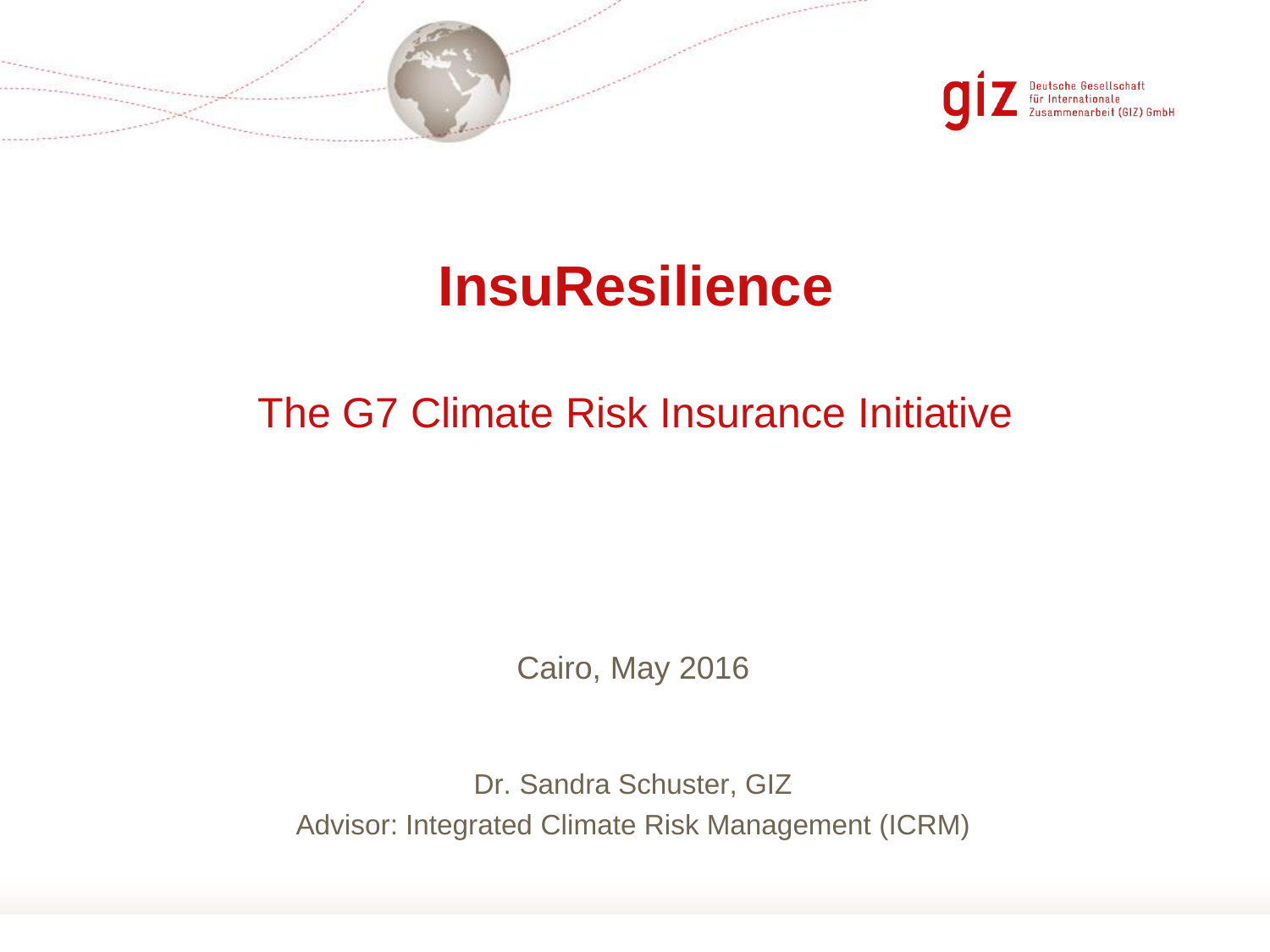

**Overview** 

- 1) The challenge
- 2) The approach
- 3) Key features of InsuResilience
	- **▶ Objective**
	- **▶ Commitments**
	- **≻ Components**
- 4) Recent developments & next steps







2015 | Schloss Elmau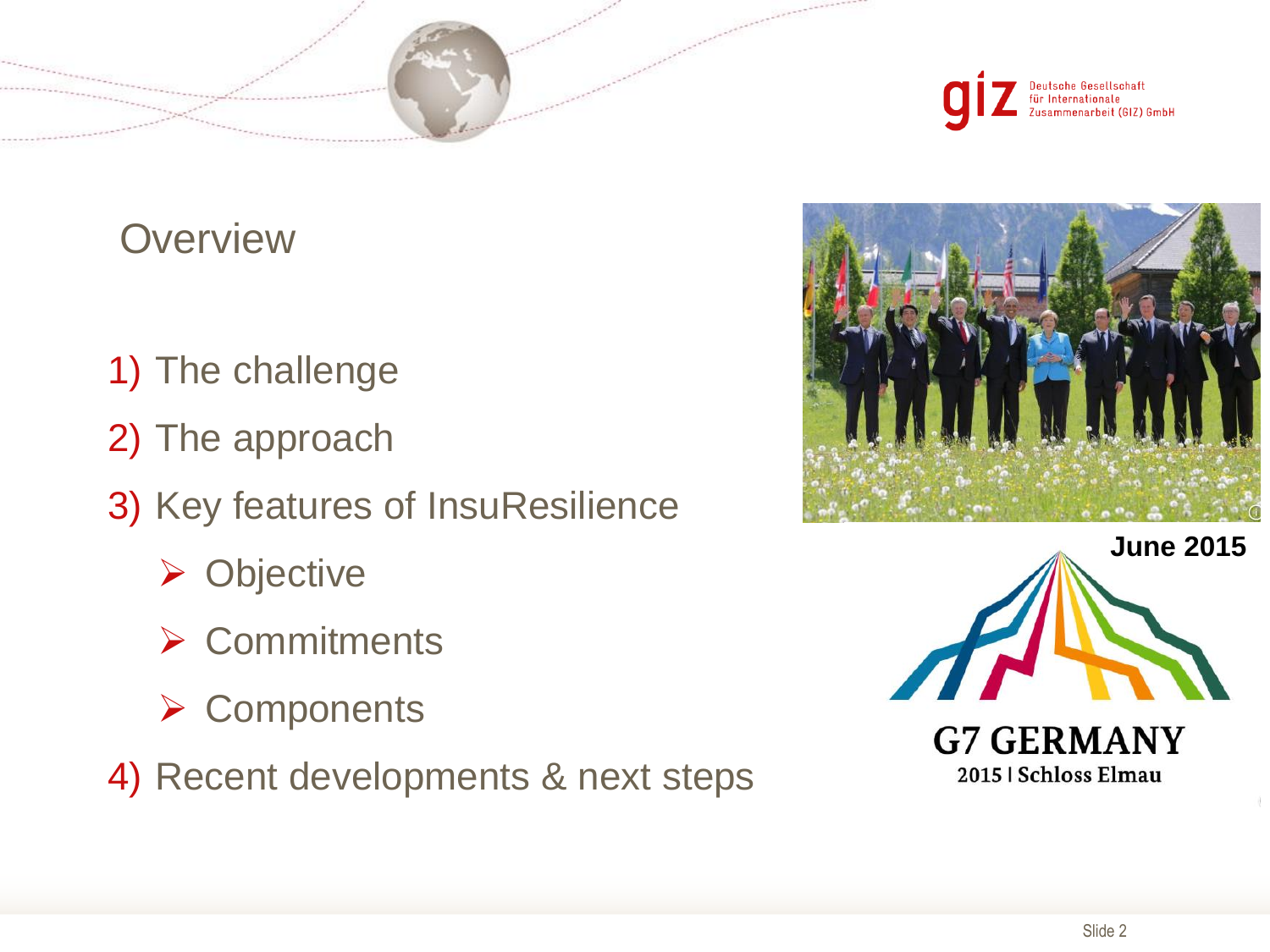Deutsche Gesellschaft für Internationale Iusammenarbeit (GIZ) GmbH

## The challenge

- Extreme weather events **are increasing** in their frequency and intensity, globally.
- **Economic losses** from weather-related disasters in developing countries amounted to **USD 8.1 billion** over the past decade.
- **Non-economic losses** such as the loss of lives, livelihoods or ecosystems further aggravate the situation.
- Source: BMZ (2015) • The **poor** and **vulnerable** suffer the most: **310 million people** in developing countries suffered from impacts of climate-related disasters in the last 4 years.

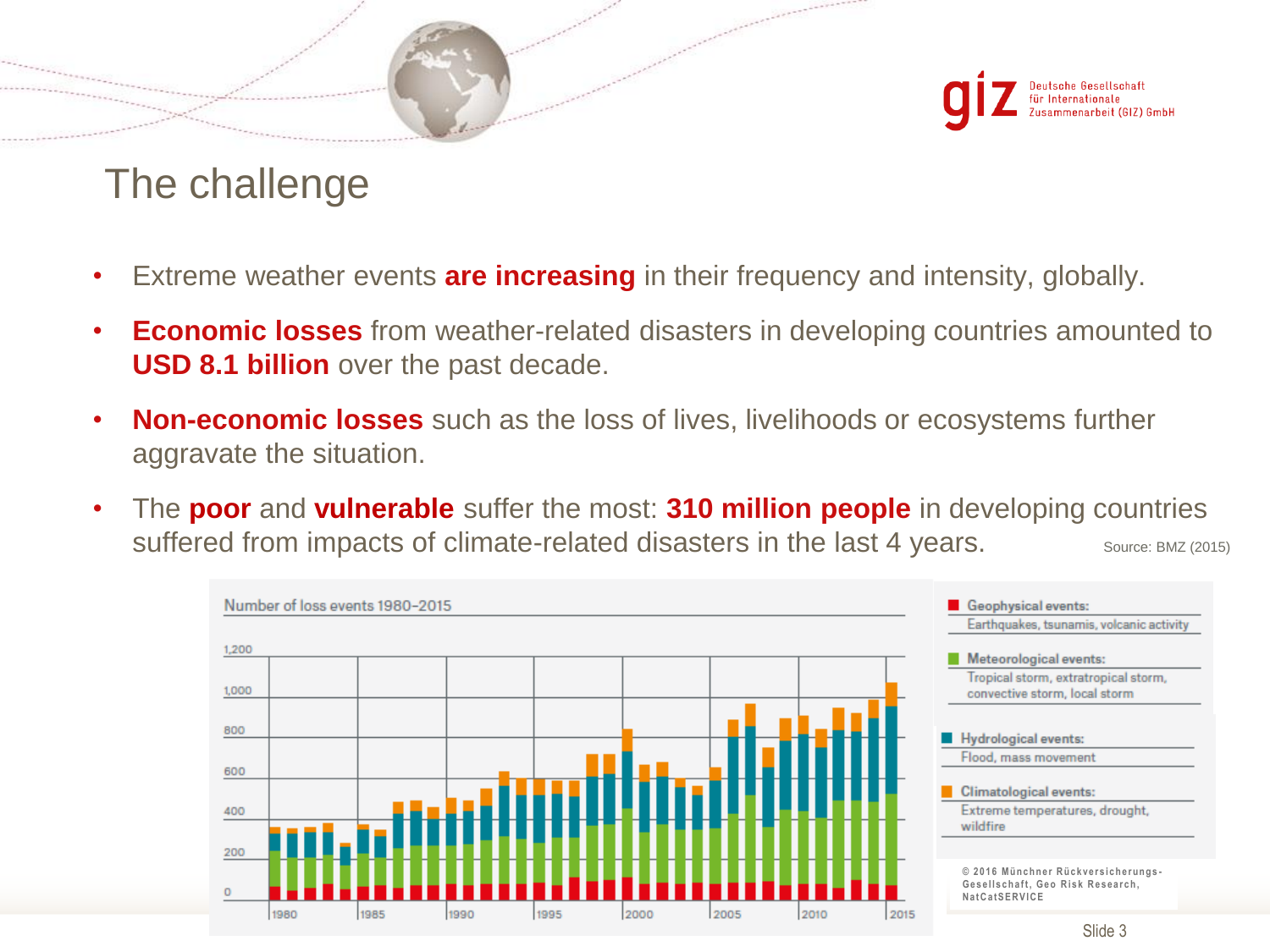

#### The challenge: Natural disaster risk



#### **Despite these significant risks, the coverage of developing countries by climate risk insurances remains low**

Source: BMZ (2015)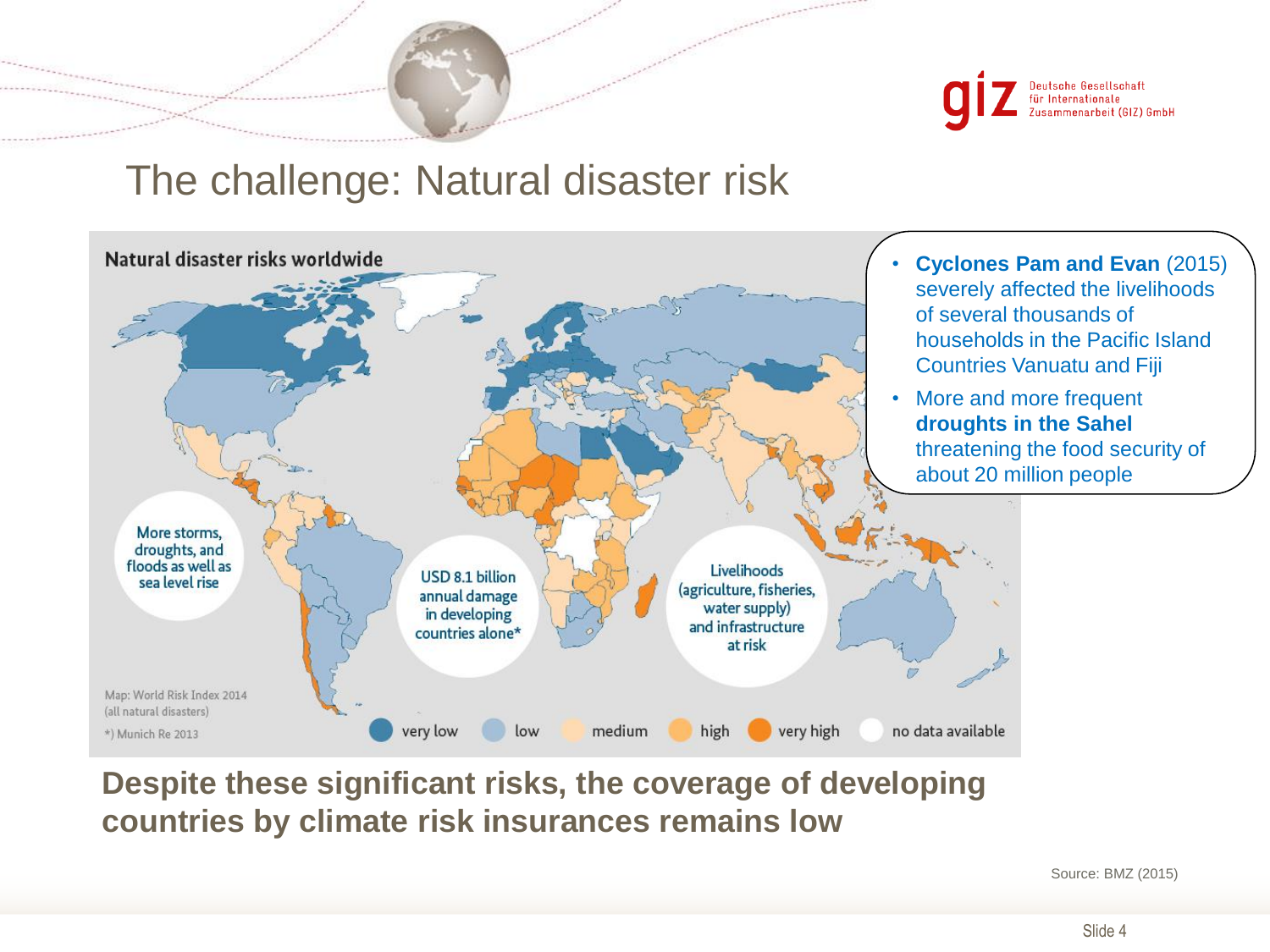

#### The Paris Agreement (UNFCCC COP 21)

**Increased focus** to keep global temperature rise well below 2°C ..but…INDCs will (so far) not be enough to keep global temperature below 2°C – which in turn calls **for even more pronounced action in adaptation and risk management** 

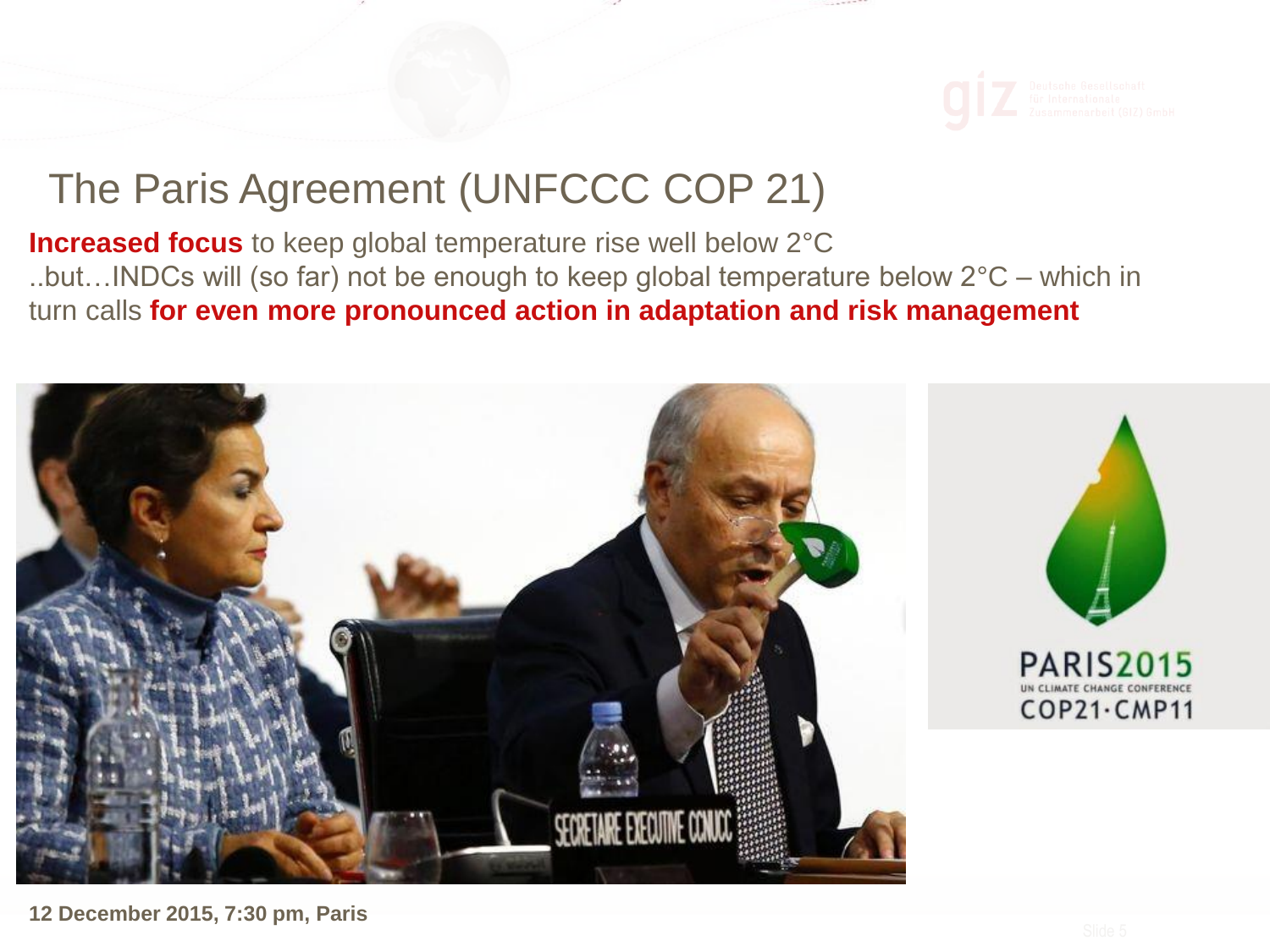

## The approach

It is important to deal with climate risks through **various types of actions**:

- **Mitigation of greenhouse gas emissions reduce the magnitude of climate change.**
- **Adaptation/Risk Reduction/Comprehensive climate risk management can reduce the negative impacts from climate change.**

#### **But RESIDUAL RISK remains!**

- **Residual risks (after risk reduction) call for risk transfer approaches to build resilience**
- **Risk transfer is one way of dealing with these residual risks:**
	- **Climate risk insurance schemes thus form an important part of a comprehensive climate risk management approach.**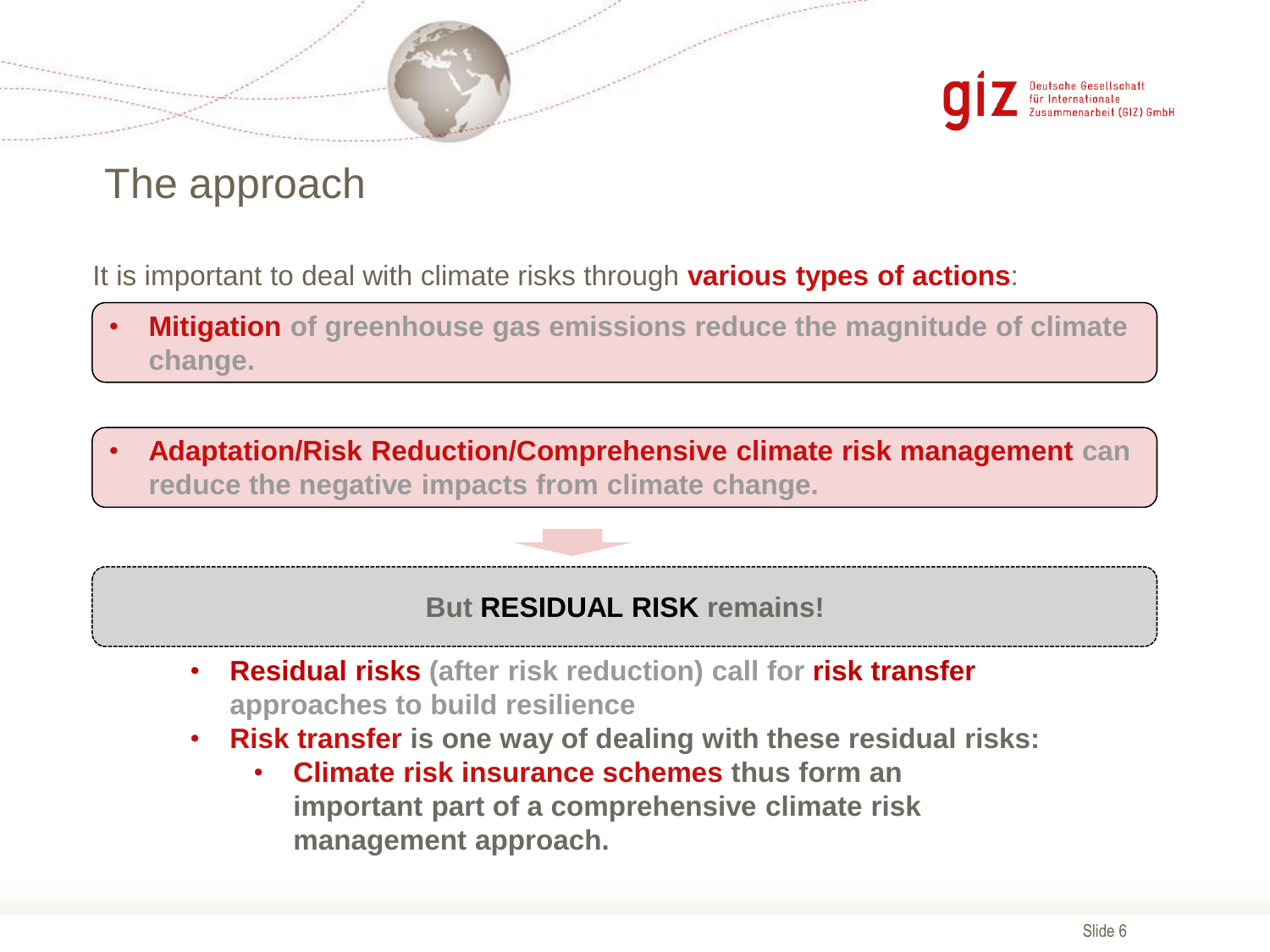

#### Climate Risk Insurance can:

- Incentivize climate change adaptation and disaster risk reduction (e.g., risk mapping, EWS, building codes)
- Safeguard local risk management approaches
- Facilitate risk management and risk reduction policies (which reduce premiums )
- Facilitate contingency planning (e.g., the Africa Risk Capacity (ARC) requires member states to develop such contingency plans to guarantee immediate action after the pay-outs).

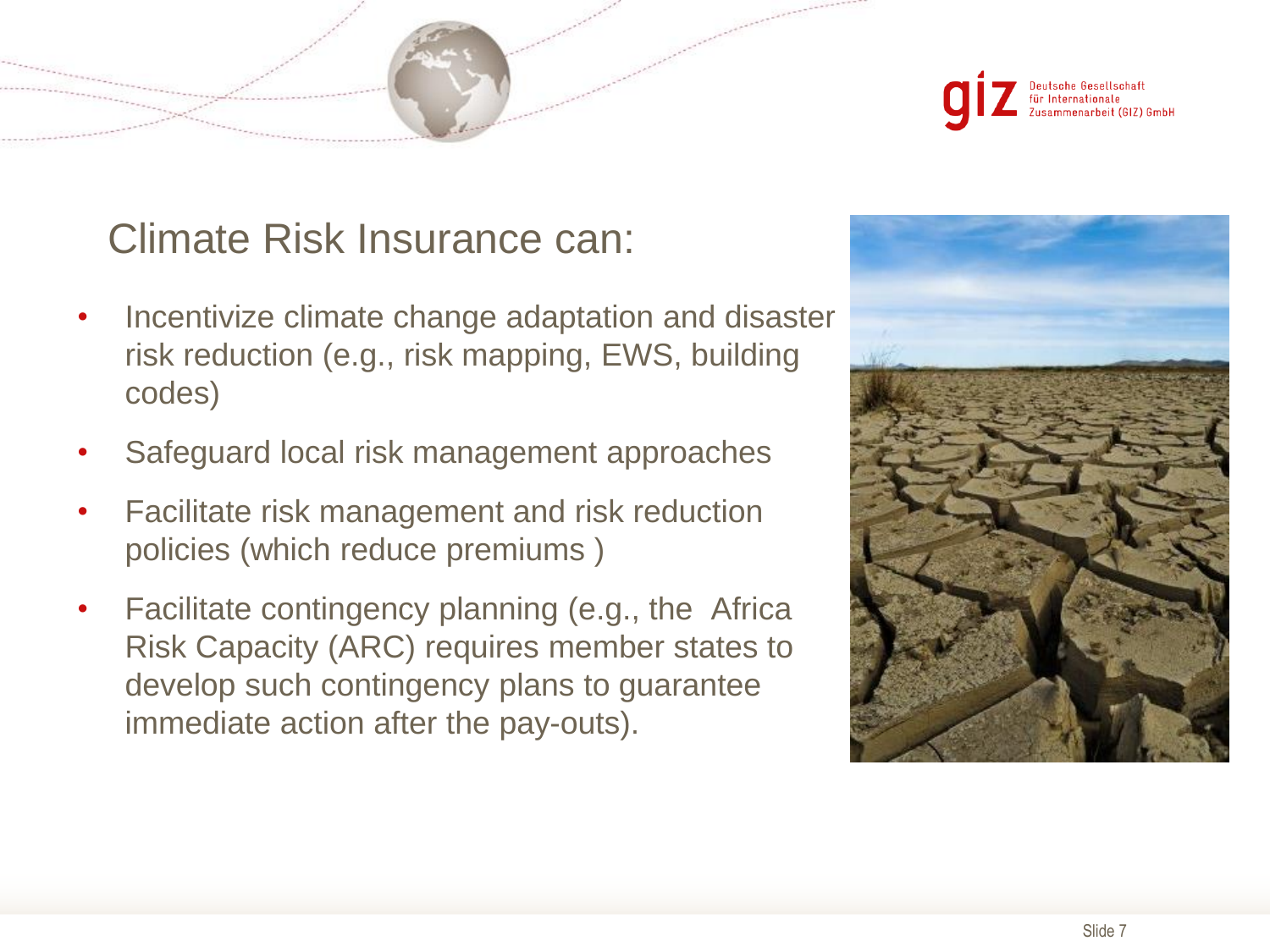## Egypt: Climate Change Risks - agricultural sector:

- Vulnerability of water resources depends on Nile flows, rainwater and ground water.
- Productivity of two major crops will be reduced (2050: by 15% wheat and 19% maize) due to frequent temperature increase, irrigation water deficit and pest and plant disease.
- 12-15% of most fertile arable land in Nile Delta is affected by SLR and salt water intrusion

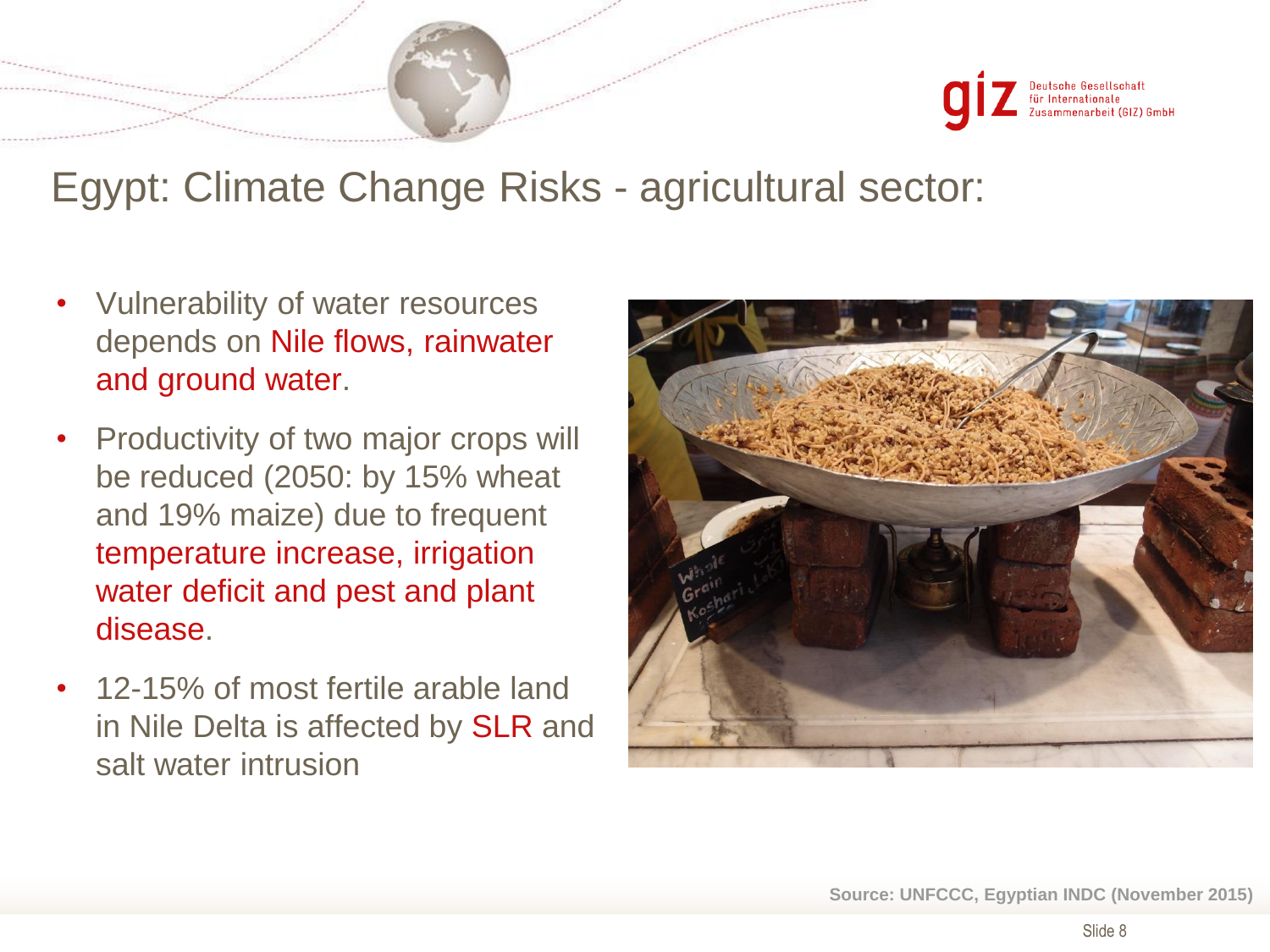

# Egypt: Climate Change Risks - agricultural sector (cont.): **Egypts Intended Actions to Promote Resilience: Agricultural Security**

- Changing sowing dates and good management practices
- Cultivars that are more tolerant to heat, salinity and pest; changing crop pattern
- Applying multi-level combinations of surface and deficit irrigation

#### **Policy:**

- There is a dire need for further studies on the impacts and adaptation to climate change.
- Resulting adaptation strategies can overcome barriers in implementing adaptation measures.
- Barriers include:
	- limited scientific information and strategic visions
	- 6/14/2016 • lack of financial support **Source: UNFCCC, Egyptian INDC (November 2015)**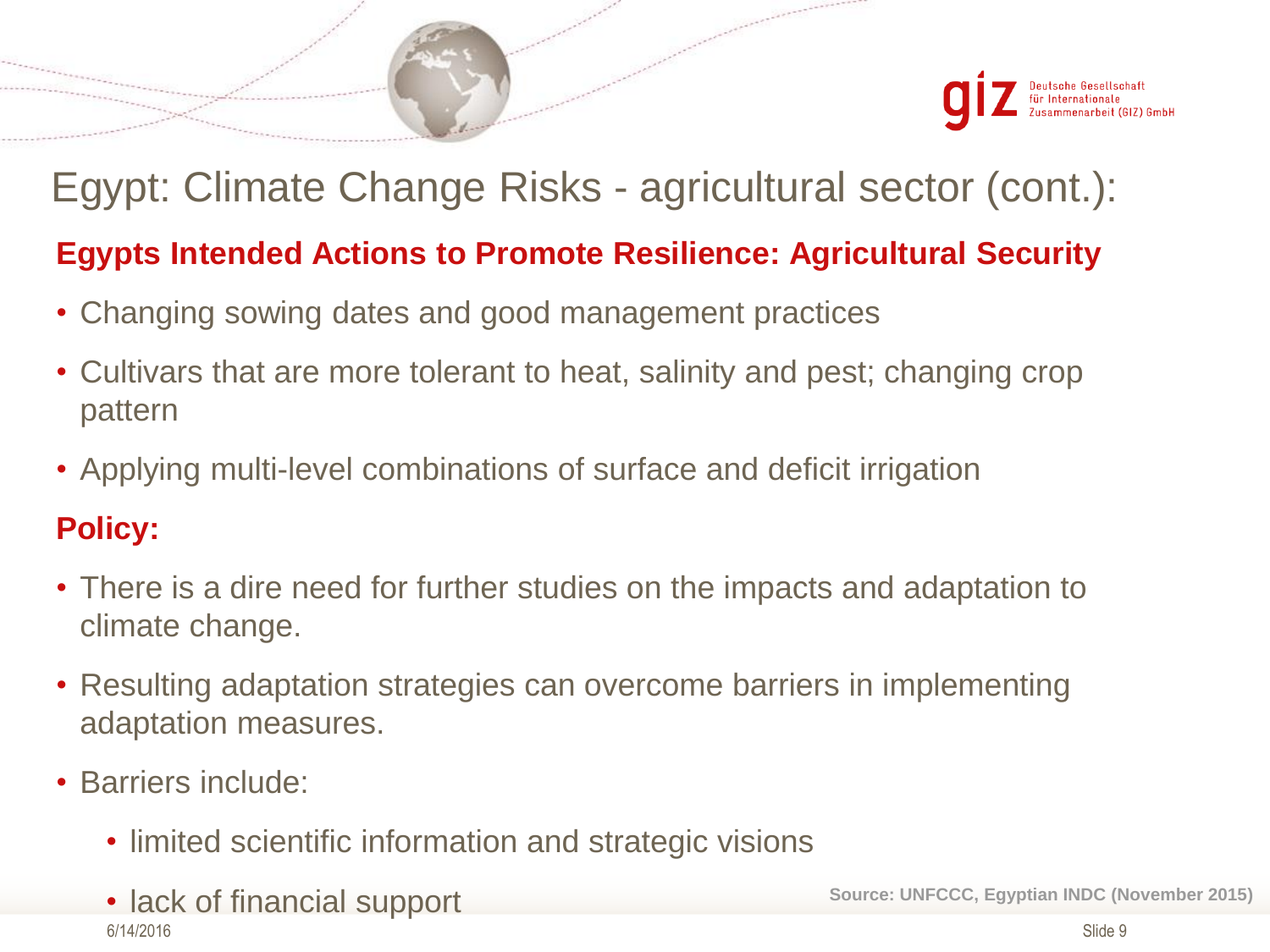

#### InsuResilience – Objective

- *"We will aim to increase by up to 400 million the number of people in the most vulnerable developing countries who have access to direct or indirect insurance coverage* against the negative impacts of climate change related hazards by 2020<sup>"</sup> • *(G7 Elmau Leaders' Declaration, 8 June 2015).*
- **Collaboration** with partners from public and private sectors as well as civil society to reach this objective.

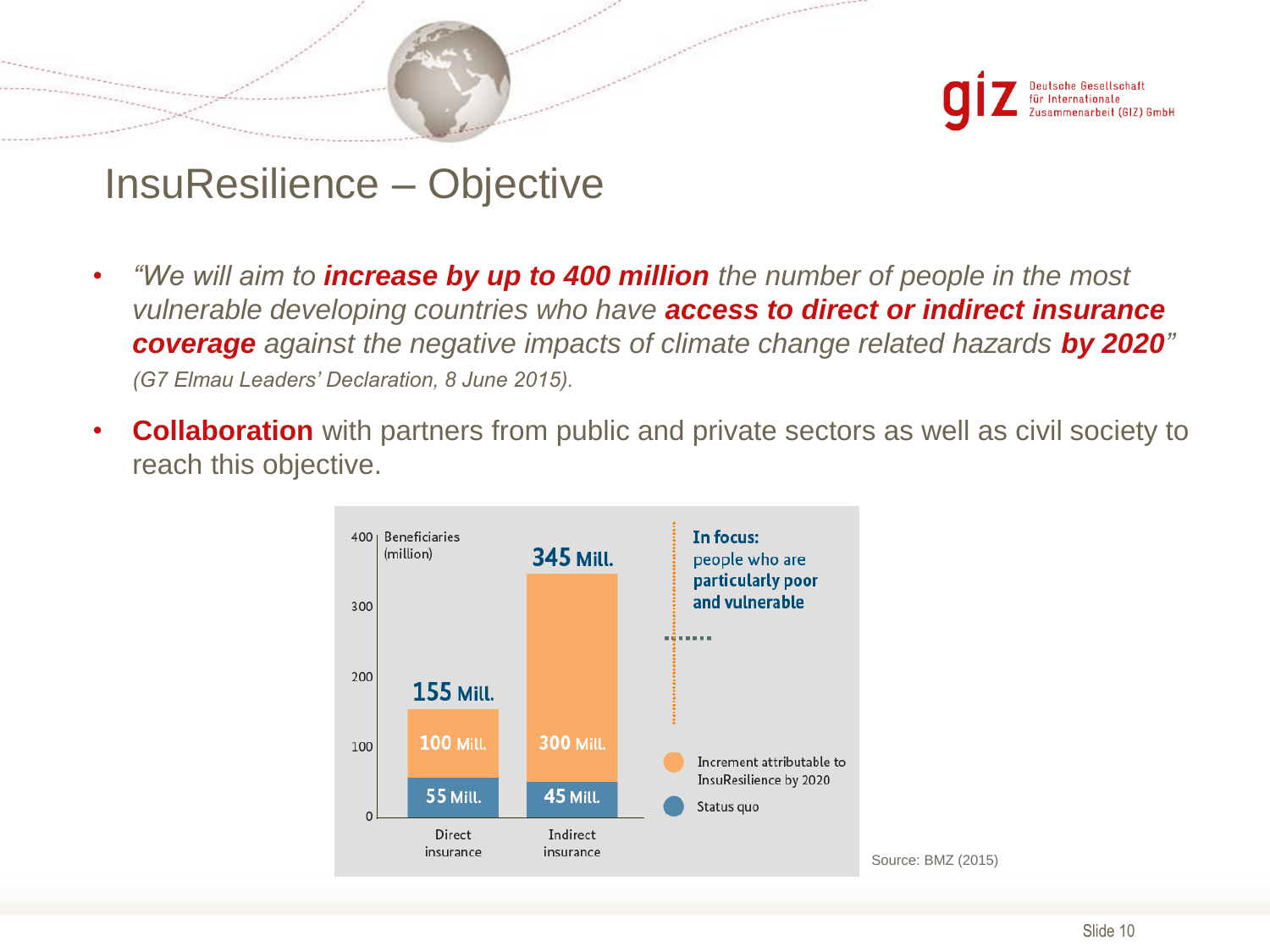#### InsuResilience – Commitments

- *Initiative on Climate Risk Insurance':* • At COP21, the G7 communicated the '*Joint Statement on InsuResilience – The* 
	- $\triangleright$  Reaffirmed objective from Elmau Leaders' Declaration;
	- $\triangleright$  Recognized importance of synergies between climate risk reduction and insurance action;
	- Pledged **USD 420 million** of public funds for a **rapid action package**;
	- $\triangleright$  Declared intention to mobilize additional funding from private sources.
- The rapid action package will enable insuring at least **180 million people** against climate risks.

| <b>Joint Statement on</b>                                                                                                                                                                                                                                                                                                                                                                                                                                                                                                                                                                                                                                                                                                                                                                                                                                                                                                                                                                    |
|----------------------------------------------------------------------------------------------------------------------------------------------------------------------------------------------------------------------------------------------------------------------------------------------------------------------------------------------------------------------------------------------------------------------------------------------------------------------------------------------------------------------------------------------------------------------------------------------------------------------------------------------------------------------------------------------------------------------------------------------------------------------------------------------------------------------------------------------------------------------------------------------------------------------------------------------------------------------------------------------|
| <b>InsuResilience</b>                                                                                                                                                                                                                                                                                                                                                                                                                                                                                                                                                                                                                                                                                                                                                                                                                                                                                                                                                                        |
| The Initiative on Climate Risk Insurance                                                                                                                                                                                                                                                                                                                                                                                                                                                                                                                                                                                                                                                                                                                                                                                                                                                                                                                                                     |
| To be communicated to the public on December 5, 2015 at the<br>InsuResilience Event at UNFCCC COP21, 12:00 to 1:00 p.m., German Pavilion                                                                                                                                                                                                                                                                                                                                                                                                                                                                                                                                                                                                                                                                                                                                                                                                                                                     |
| We welcome, reaffirm, and support the commitment made by the G7 in Elmau (Germany) in<br>June 2015:                                                                                                                                                                                                                                                                                                                                                                                                                                                                                                                                                                                                                                                                                                                                                                                                                                                                                          |
| "We will intensify our support particularly for vulnerable countries' own efforts to manage<br>climate change related disaster risk and to build resilience. We will aim to increase by up<br>to 400 million the number of people in the most vulnerable developing countries who<br>have access to direct or indirect insurance coverage against the negative impact of<br>climate change related hazards by 2020 and support the development of early warning<br>systems in the most vulnerable countries. To do so we will learn from and build on<br>already existing risk insurance facilities such as the African Risk Capacity, the Caribbean<br>Catastrophe Risk Insurance Facility and other efforts to develop insurance solutions and<br>markets in vulnerable regions, including in small islands developing states, Africa, Asia<br>and Pacific. Latin America and the Caribbean."<br>We also welcome the launch during COP21 of the CREWS initiative, which aims to extend the |
| cover of climate risk and information early warning systems to all SIDS, LDCs and Africa (more<br>than 80 countries and about 1 billion people) by 2020. We recognize the importance of synergies<br>between climate risk prevention and insurance action.                                                                                                                                                                                                                                                                                                                                                                                                                                                                                                                                                                                                                                                                                                                                   |
| Developed countries jointly committed to a goal of mobilizing 100 billion USD a year by 2020<br>from a wide variety of sources, in the context of meaningful mitigation actions and transparency<br>on implementation. We intend to provide funding for climate risk insurance with the view to<br>strengthening resilience to climate change in vulnerable countries. In terms of the rapid action                                                                                                                                                                                                                                                                                                                                                                                                                                                                                                                                                                                          |
| package launched today, G7 members demonstrate an intention to provide 420 million USD of<br>public funds through bilateral and multilateral co-operation and are working towards mobilizing<br>additional funding from private sources. We welcome the contributions from other countries<br>interested in supporting people in the most vulnerable developing countries to gain access to<br>climate risk insurance. We intend to ensure synergies between climate risk mitigation and<br>insurance action as well as to build in incentives for preparedness/resilience in the design of<br>insurance solutions                                                                                                                                                                                                                                                                                                                                                                           |
| We estimate that the rapid action package launched today will enable risk insurance coverage of<br>at least 180 million additional people.                                                                                                                                                                                                                                                                                                                                                                                                                                                                                                                                                                                                                                                                                                                                                                                                                                                   |
| This is an important first step in meeting the G7 goal of enabling coverage of 400 million<br>$1 - 1 - 2020$                                                                                                                                                                                                                                                                                                                                                                                                                                                                                                                                                                                                                                                                                                                                                                                                                                                                                 |

owards meeting the G7 Leaders' goal of reaching 400 million people with insurance cover in

1/2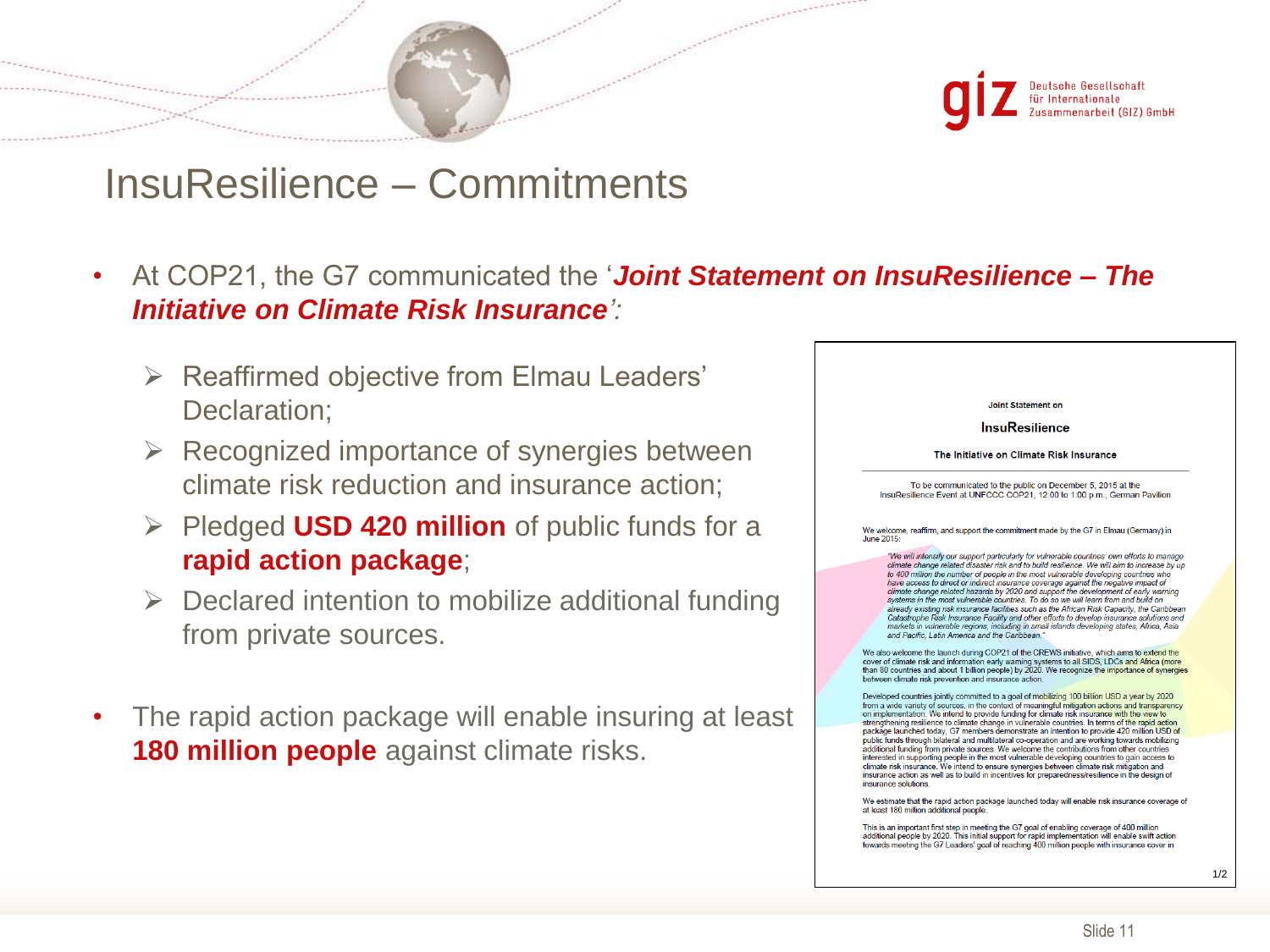

## InsuResilience – Components (1)

• To achieve its objective, InsuResilience builds on **two components:**

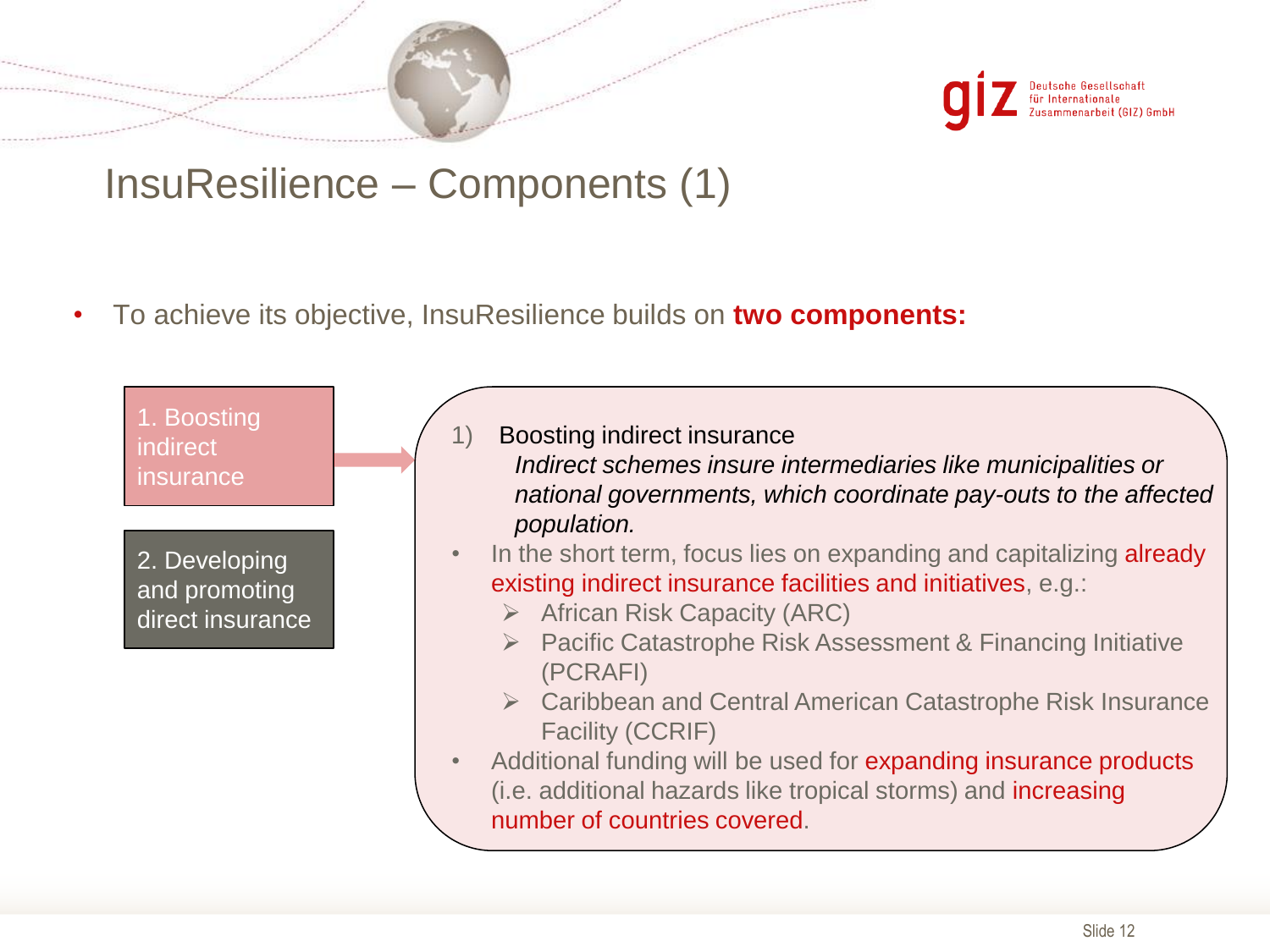

#### InsuResilience – Components (2)

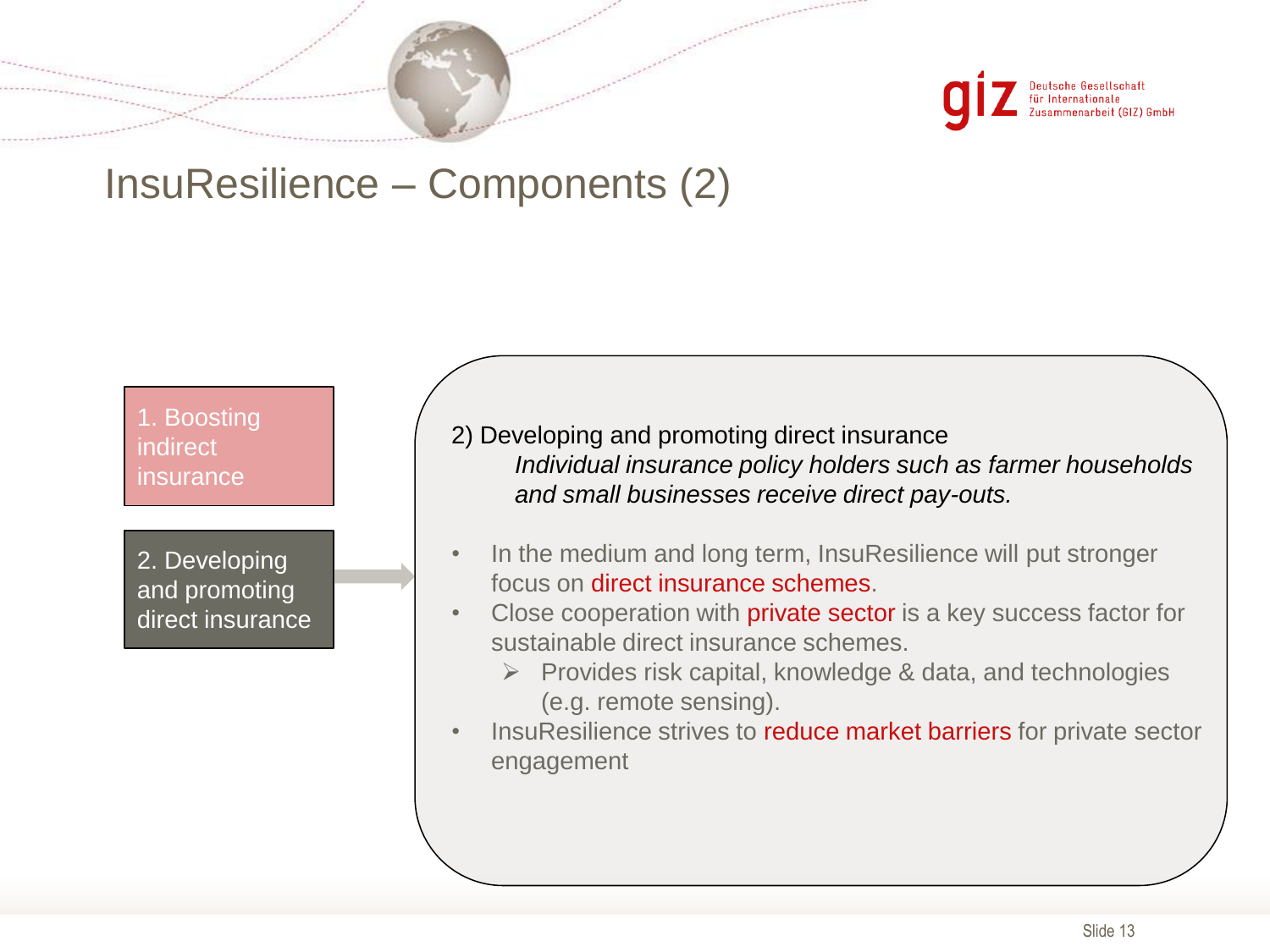

#### InsuResilience – Components (2)

#### **For example:**

Agriculture and Climate Risk Enterprise (**ACRE)** is the largest agricultural insurance programme in sub-Saharan Africa, specializing exclusively in crop insurance with the mission to managing farmer's risk and insuring sustainability.

- Largest index insurance programme in developing world where farmers pay a market premium.
- Cover: crop insurance as well as biotech yield insurance (BYI).
- Households, individuals receive insurance payout.
- First agricultural insurance programme worldwide to reach smallholders using mobile technologies (distribution channels--mobile banking with over 19.3 million users for premiums and payouts)
- Mobile banking also supports easy registration and tracking of individual clients, and lowers transaction and delivery costs.
- Product development: ACRE has built on links with lending institutions and input providers, and demonstrates that innovative technology solutions can contribute to scale in smallholder agricultural insurance.
- 285.000 policies sold in three east African countries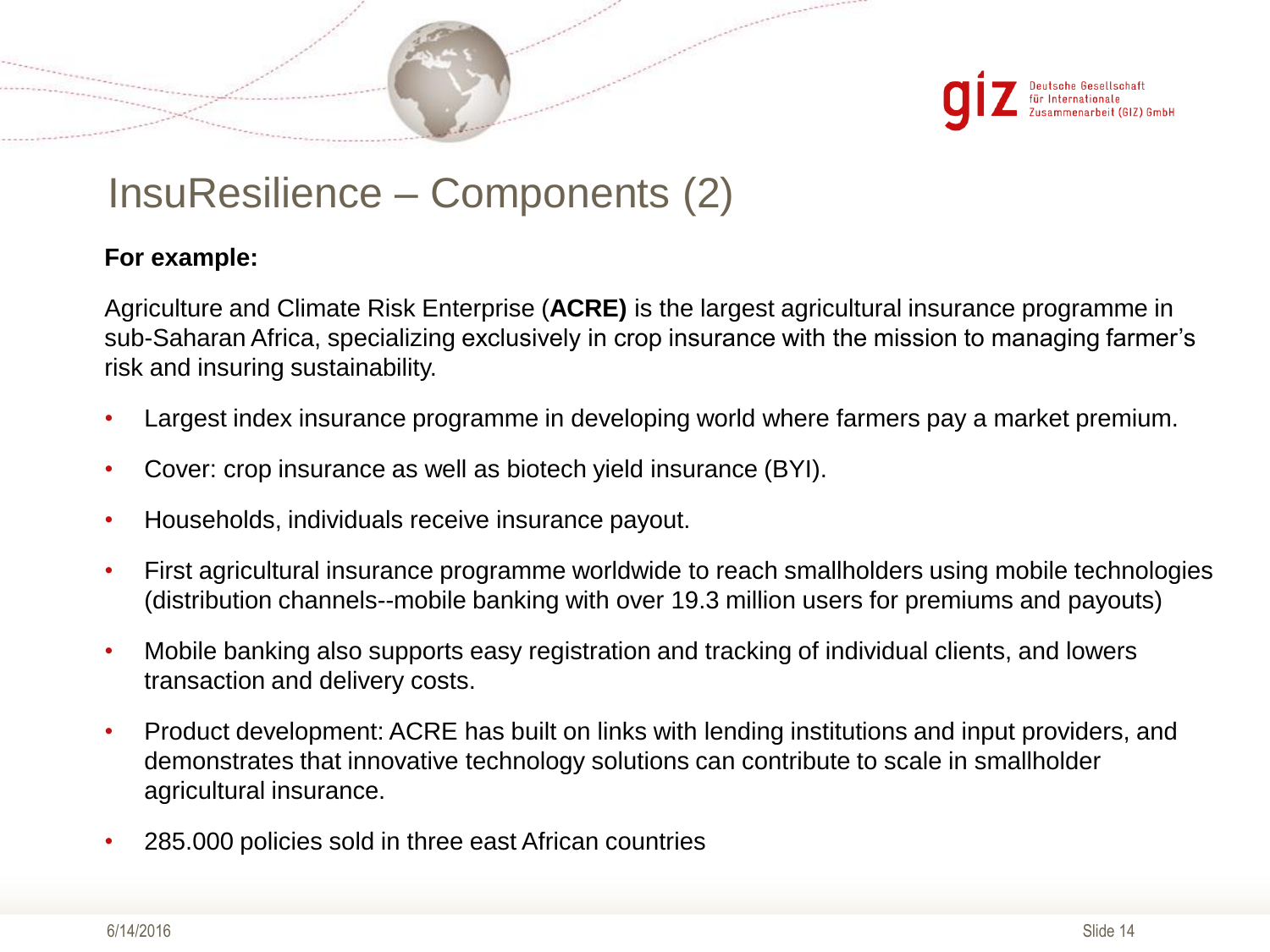

#### **Selected milestones for 2016 (already under preparation)** Recent developments & next steps

- Implementing the **rapid action measures**.
- Developing a **M&E framework**.
- Conducting a "**pro-poor study**" on how to reach the target group most effectively
- Establishing a **Secretariat**.
- Agreeing on a **structure for stakeholder participation**.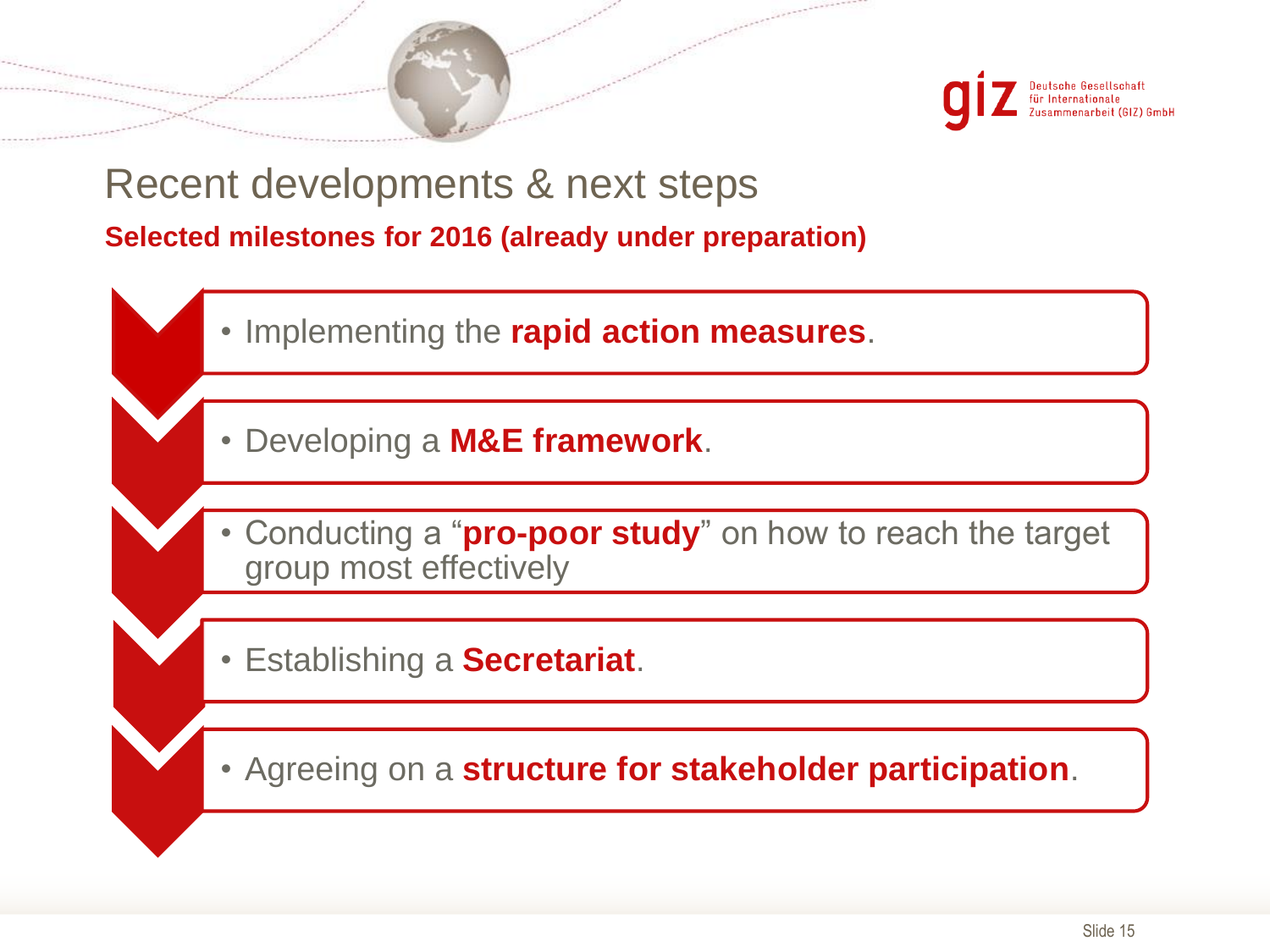



# **Shokran**

# Thank you very much for your attention

Contact: Dr. Sandra Schuster sandra.schuster@giz.de

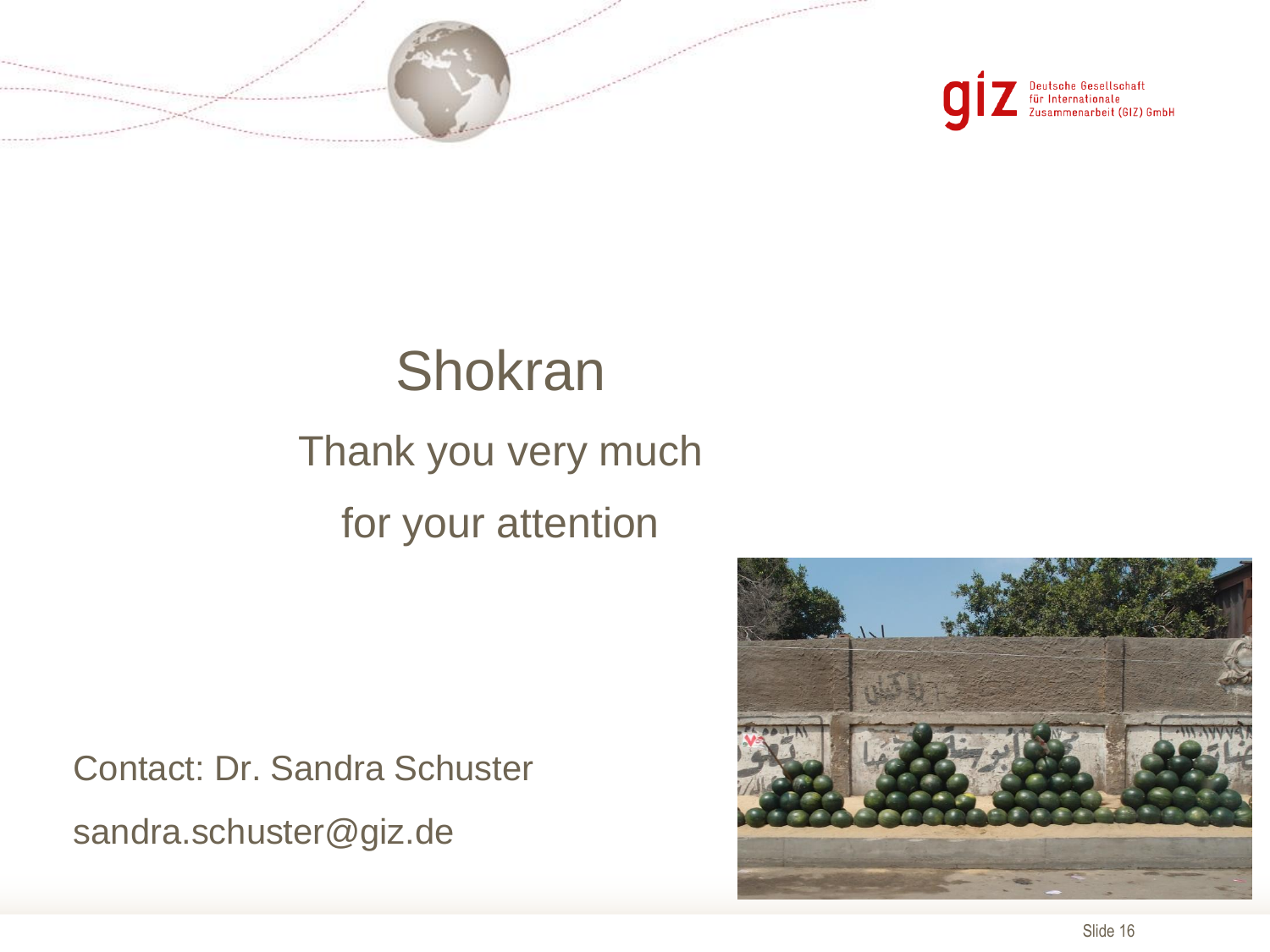

## InsuResilience – Components (1)

#### Example- The African Risk Capacity (ARC)

- Established to reduce the burden of droughts for African governments.
- 13 countries have signed Memoranda of Understanding with ARC, and are benefitting from ARC's early warning and modelling platform as well as capacity building measures
- 7 of these countries (Niger, Mauretania, Kenya, Senegal, Mali, the Gambia and Malawi) are currently covered with insurance provided by ARC
- In 2014, Mauretania, Niger and Senegal received the first pay-outs after a drought hit the Sahel region
- The funds have been used for food distributions, conditional cash transfers, and subsidised sales of animal feed.
- Over 1.3 million people benefited from the pay-outs and about 600.000 cattle – a major asset for people in that region
	- were saved from starvation.